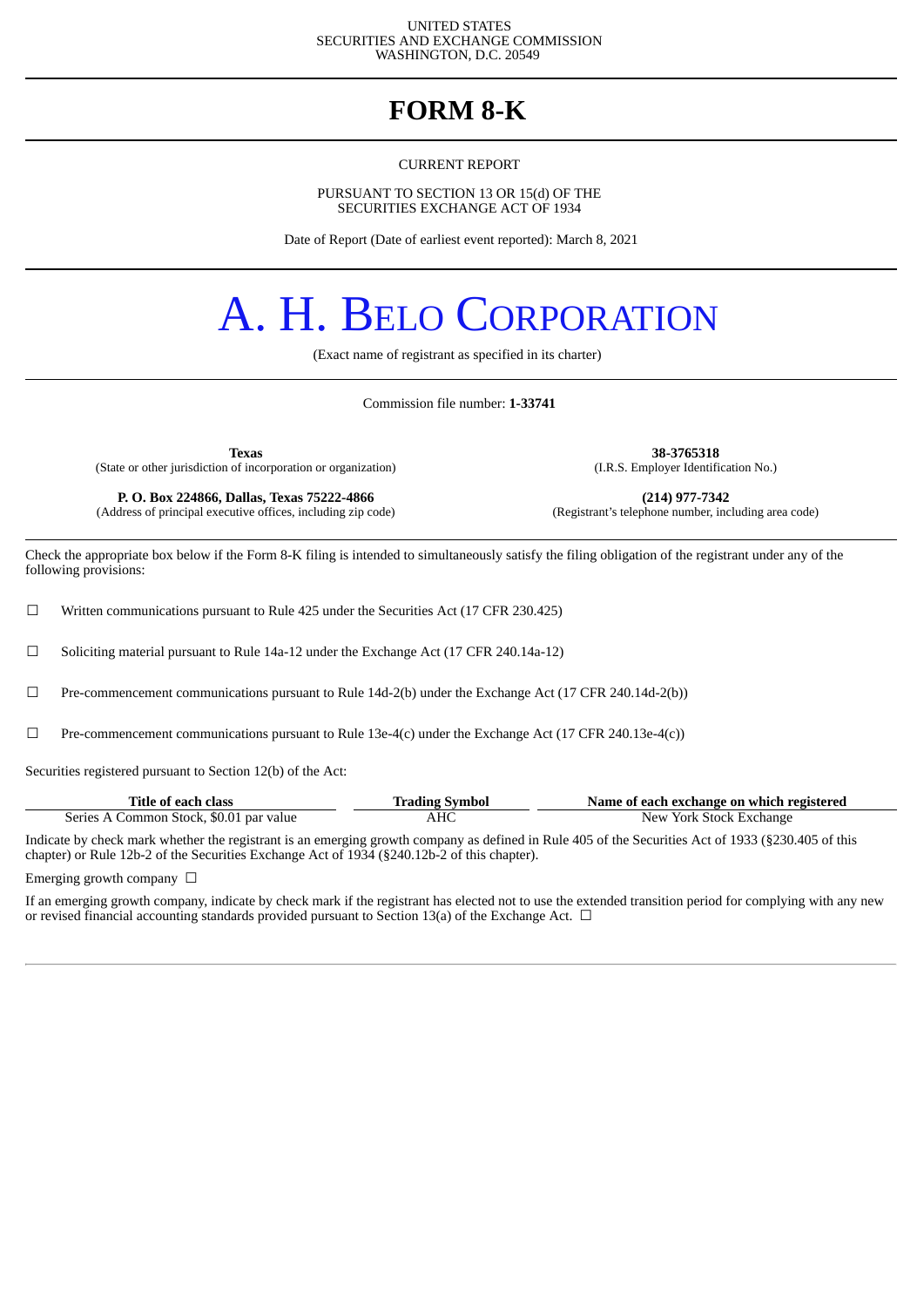#### **Item 2.02. Results of Operations and Financial Condition.**

On March 8, 2021, A. H. Belo Corporation announced its consolidated financial results for the fourth quarter and full year ended December 31, 2020. A copy of the announcement press release is furnished with this report as Exhibit 99.1.

#### **Item 9.01. Financial Statements and Exhibits.**

(d) *Exhibits*.

| Exhibit Number | <b>Description</b>                                                          |
|----------------|-----------------------------------------------------------------------------|
| <u>99.1</u>    | Press Release issued by A. H. Belo Corporation on March 8, 2021             |
| 104            | Cover Page Interactive Data File (embedded within the Inline XBRL document) |
|                |                                                                             |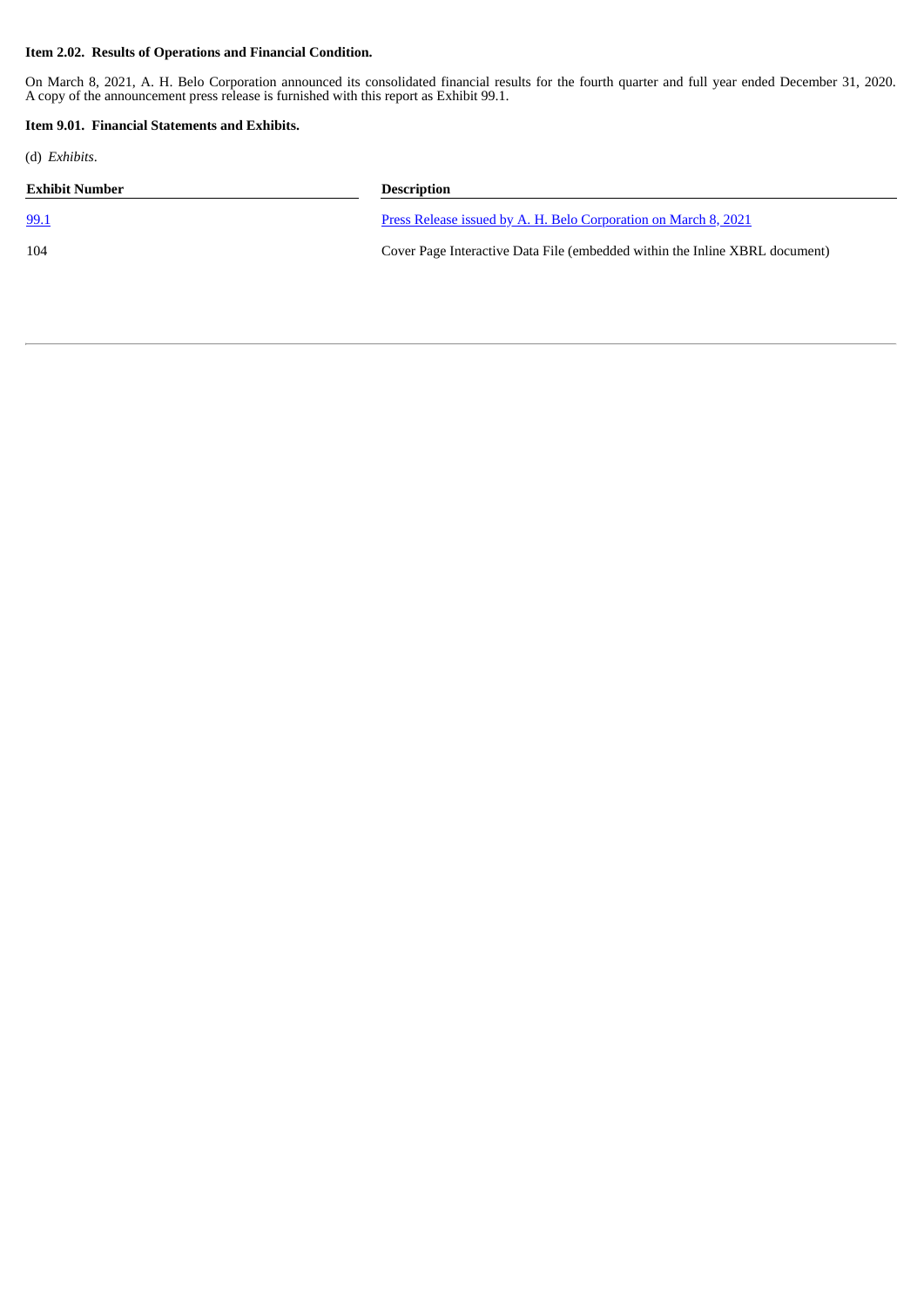#### **SIGNATURE**

Pursuant to the requirements of the Securities Exchange Act of 1934, the Registrant has duly caused this report to be signed on its behalf by the undersigned thereunto duly authorized.

#### Date: March 8, 2021 <br>
A. H. BELO CORPORATION

By: /s/ Katy Murray

Katy Murray Executive Vice President/Chief Financial Officer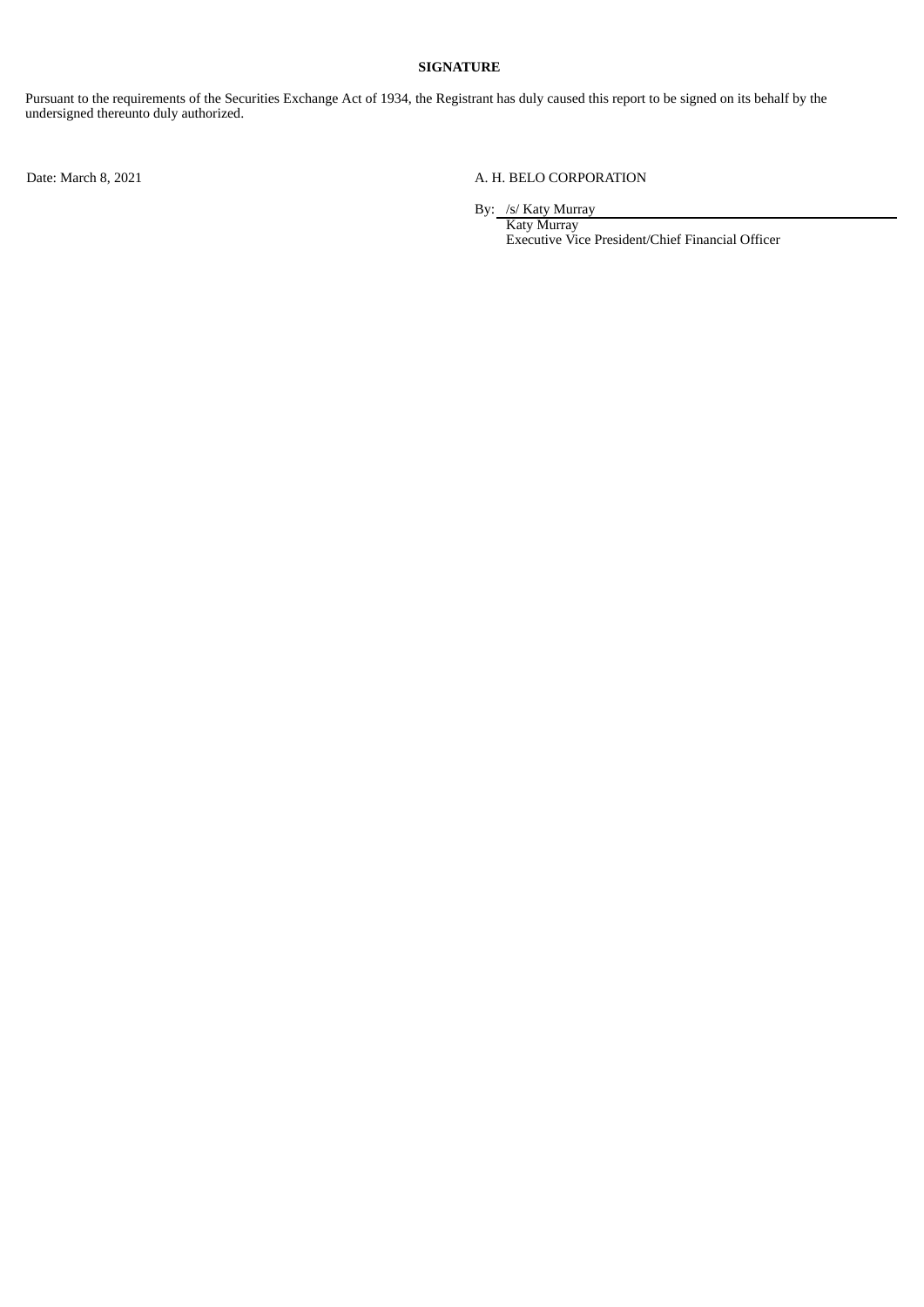## A. H. BELO CORPORATION

#### <span id="page-3-0"></span>**A. H. Belo Corporation Announces Fourth Quarter and Full Year 2020 Financial Results**

**DALLAS –** A. H. Belo Corporation (NYSE: AHC) today reported a

fourth quarter 2020 net loss of \$1.7 million, or \$(0.08) per share, and an operating loss of \$4.0 million. In the fourth quarter of 2019, the Company reported a net loss of \$1.1 million, or \$(0.05) per share, and an operating loss of \$2.4 million.

For the fourth quarter of 2020, on a non-GAAP basis, A. H. Belo reported operating income adjusted for certain items ("adjusted operating income (loss)") of \$0.5 million, an improvement of \$0.4 million when compared to adjusted operating income of \$0.1 million reported in the fourth quarter of 2019.

For the full year 2020, the Company reported a net loss of \$6.9 million, or \$(0.32) per share, and an operating loss of \$15.6 million. For the full year 2019, the Company reported net income of \$9.3 million, or \$0.43 per fully diluted share, and operating income of \$9.5 million. 2019 income was driven by a pretax gain of \$25.9 million from the sale of real estate previously used as the Company's headquarters.

For the full year 2020, on a non-GAAP basis, the Company reported an adjusted operating loss of \$4.9 million, a decline of \$2.8 million when compared to an adjusted operating loss of \$2.1 million reported for the full year 2019.

Robert W. Decherd, chairman, president and Chief Executive Officer, said, "The Company's business activities stabilized to some extent in the second half of 2020 as the effects of the pandemic became clearer, enabling our management teams to make further operating adjustments that will enable A. H. Belo and *The Dallas Morning News* to carry on during another year of challenging conditions in 2021. The Board views these two calendar years as a single time frame during which the Company is responding ably to significant revenue and market pressures.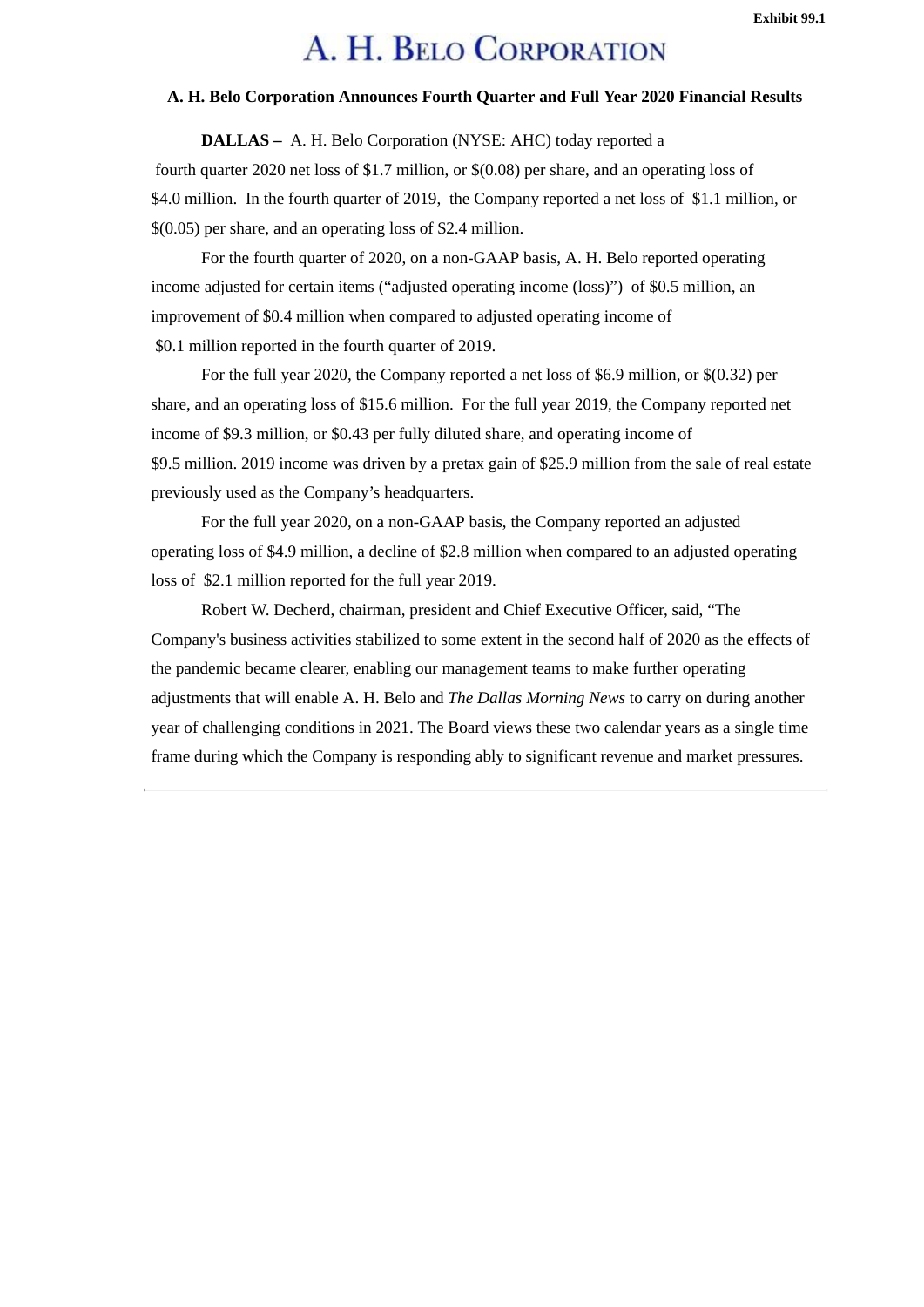"I am extraordinarily proud of the way every colleague has acclimated to the realities imposed by the pandemic. Working remotely since one year ago this month, our News Department, Belo + Company, and our business operations teams have excelled. The News Department has admirably fulfilled the vital, front-line role of providing meaningful news, information and insight when our region and our country have needed these most. Our 300-plus colleagues at the North Plant have worked tirelessly to print and distribute *The News* without missing a cycle, while tending to their personal situations away from work.

"Throughout 2020, the Board supported management's recommendations to continue making investments in operations that will enable the Company to emerge from the pandemic as a sustainably profitable digital news organization. Grant Moise and Katy Murray are leading efforts internally during 2021 aimed at defining this path forward.

"A key corporate objective for 2021 is to address the Company's compliance with New York Stock Exchange listing requirements. A. H. Belo became non-compliant at the end of the third quarter of 2020 when the Company did not meet the NYSE minimums for market capitalization and shareholders' equity. We have been in steady contact with the NYSE and are studying options to regain compliance. Management is discussing these with the Board and expects to have a plan for proceeding soon.

"The outstanding balance of the Company's note to Charter Holdings in connection with the 2019 sale of our former headquarters in Downtown Dallas is due on June 30 of this year. Charter made its most recent interest payment on the note timely and continues to confirm its commitment to fulfilling its obligation to A. H. Belo. However, new commercial real estate development everywhere has been impacted by the economic effects of the pandemic, so we are monitoring this situation closely and are in contact with Charter's principal."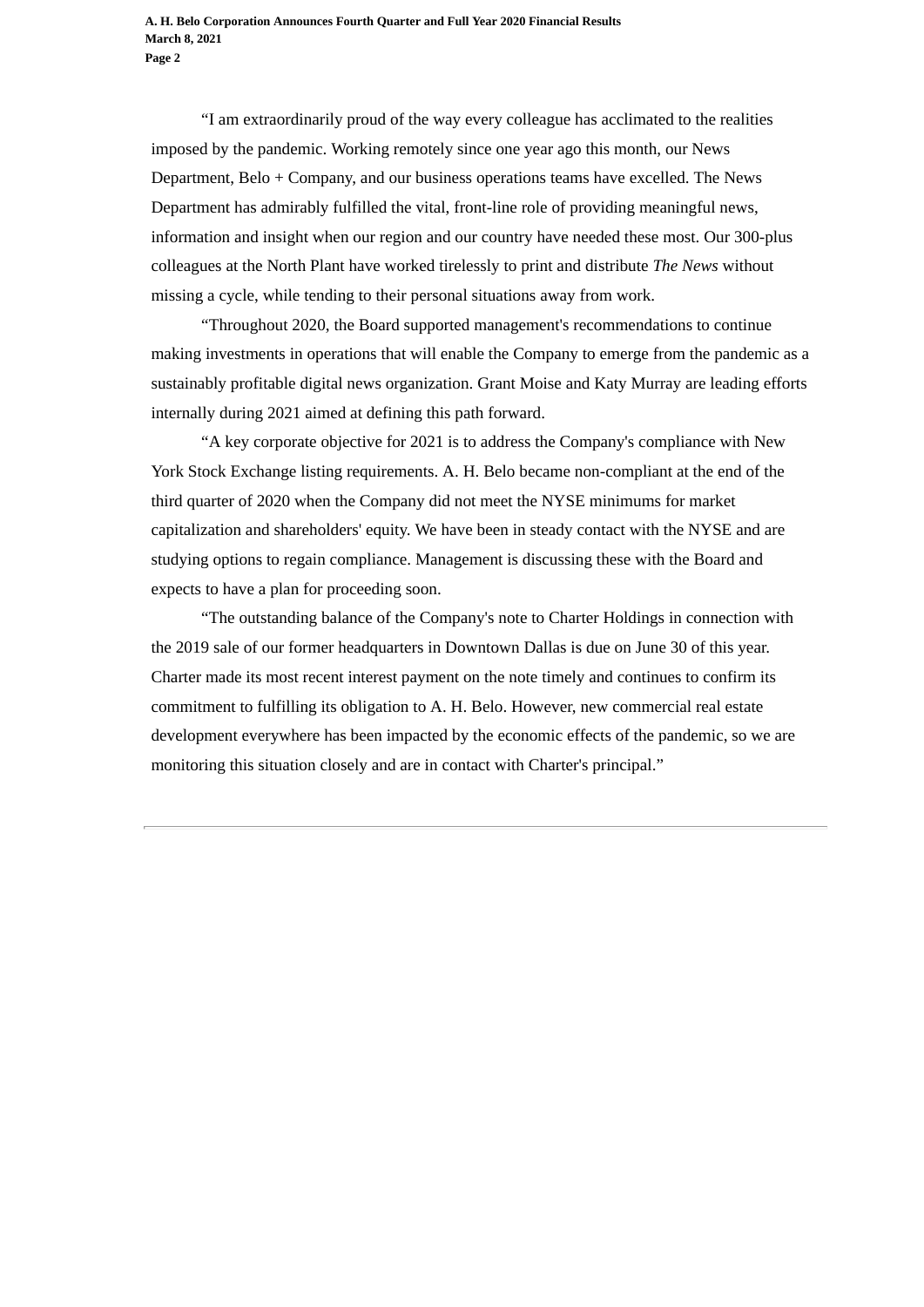#### **Fourth Quarter Results**

Total revenue was \$40.8 million in the fourth quarter of 2020, a decrease of \$6.0 million or 12.8 percent when compared to the fourth quarter of 2019.

Revenue from advertising and marketing services, including print and digital revenues, was \$19.8 million in the fourth quarter of 2020, a decrease of \$5.1 million or 20.4 percent when compared to the \$24.9 million reported for the fourth quarter of 2019. The decline is primarily due to a \$3.7 million reduction in print advertising revenue, which has been significantly impacted by the COVID-19 pandemic.

Circulation revenue was \$16.7 million, a decrease of \$0.5 million or 2.8 percent when compared to the fourth quarter of 2019. Home delivery revenue decreased 3.7 percent and single copy revenue decreased 25.7 percent, primarily due to the significantly reduced number of locations selling newspapers as a result of the pandemic, partially offset by an increase of \$0.5 million or 39.7 percent in digital-only subscription revenue.

Printing, distribution and other revenue decreased \$0.4 million, or 9.5 percent, to \$4.3 million, primarily due to a reduction in brokered and commercial printing, partially offset by an increase in shared mail packaging revenue.

Total consolidated operating expense in the fourth quarter of 2020, on a GAAP basis, was \$44.8 million, an improvement of \$4.4 million or 8.9 percent compared to the fourth quarter of 2019. The improvement is primarily due to expense decreases of \$1.7 million in newsprint, ink and other supplies, \$1.6 million in outside services, \$0.5 million in distribution, \$0.4 million in employee compensation and benefits, and \$0.3 million in travel and entertainment.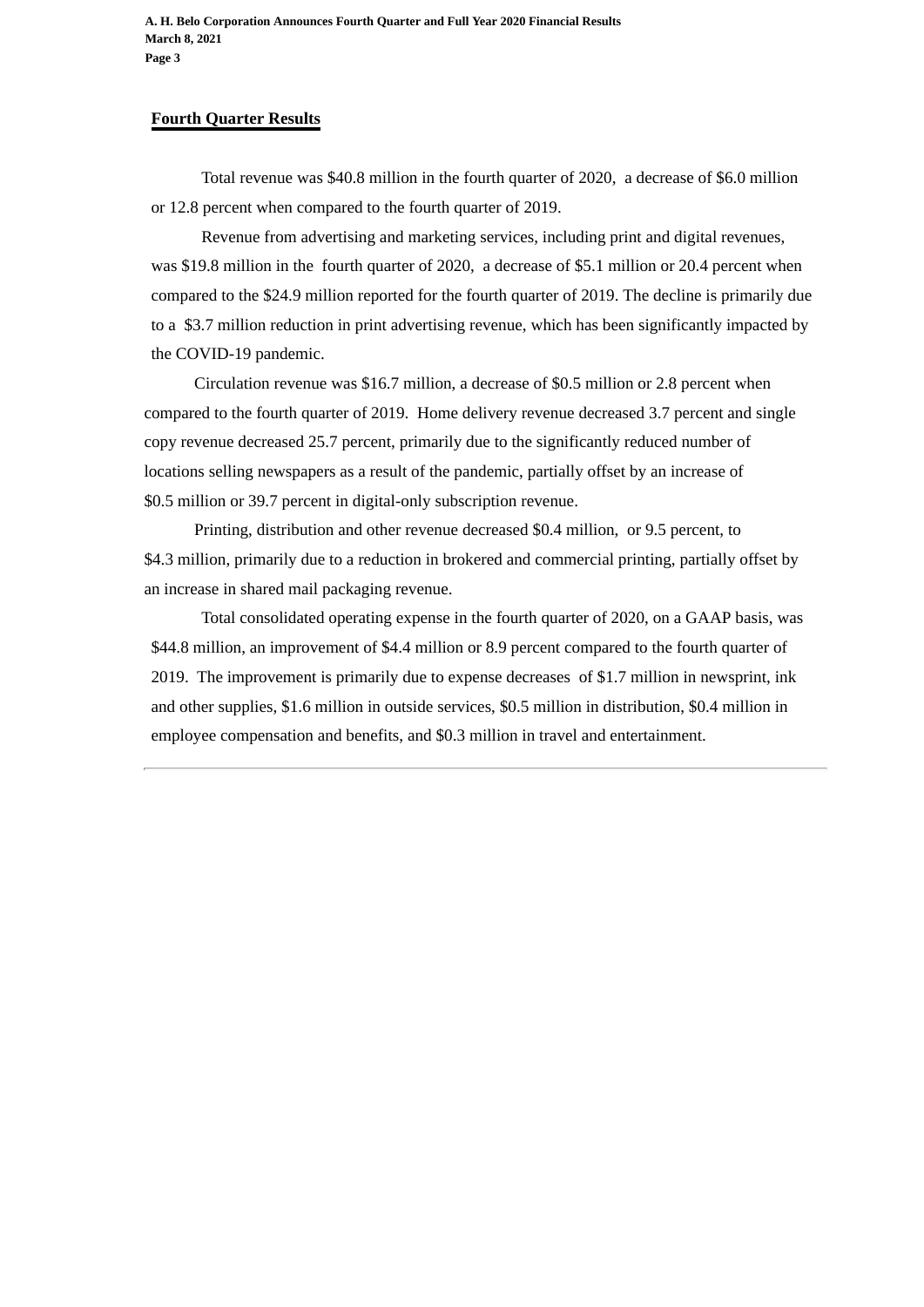In the fourth quarter of 2020, on a non-GAAP basis, adjusted operating expense was \$46.1 million, an improvement of \$2.6 million or 5.4 percent when compared to \$48.7 million of adjusted operating expense in the fourth quarter of 2019. The improvement is primarily due to expense decreases in newsprint, distribution, employee compensation and benefits, and reductions from continued management of discretionary spending.

#### **Full Year Results**

Total revenue was \$154.3 million for the full year 2020, a decrease of \$29.3 million or 15.9 percent when compared to the prior year period.

Revenue from advertising and marketing services, including print and digital revenues, was \$72.2 million in 2020, a decrease of \$23.6 million or 24.7 percent when compared to the \$95.9 million reported for the full year 2019. Print advertising revenue declined \$15.9 million. Digital advertising and marketing services revenue decreased \$7.7 million, primarily due to the termination of *The Dallas Morning News'* affiliate relationship with *Cars.com* in September 2019.

Circulation revenue was \$64.9 million, a decrease of \$3.3 million or 4.9 percent when compared to the prior year period. Home delivery revenue decreased 5.5 percent and single copy revenue decreased 24.7 percent, primarily as a result of the pandemic, partially offset by an increase of \$1.6 million or 32.0 percent in digital-only subscription revenue.

Printing, distribution and other revenue decreased \$2.3 million, or 11.8 percent, to \$17.2 million for the full year 2020, primarily due to a reduction in brokered and commercial printing.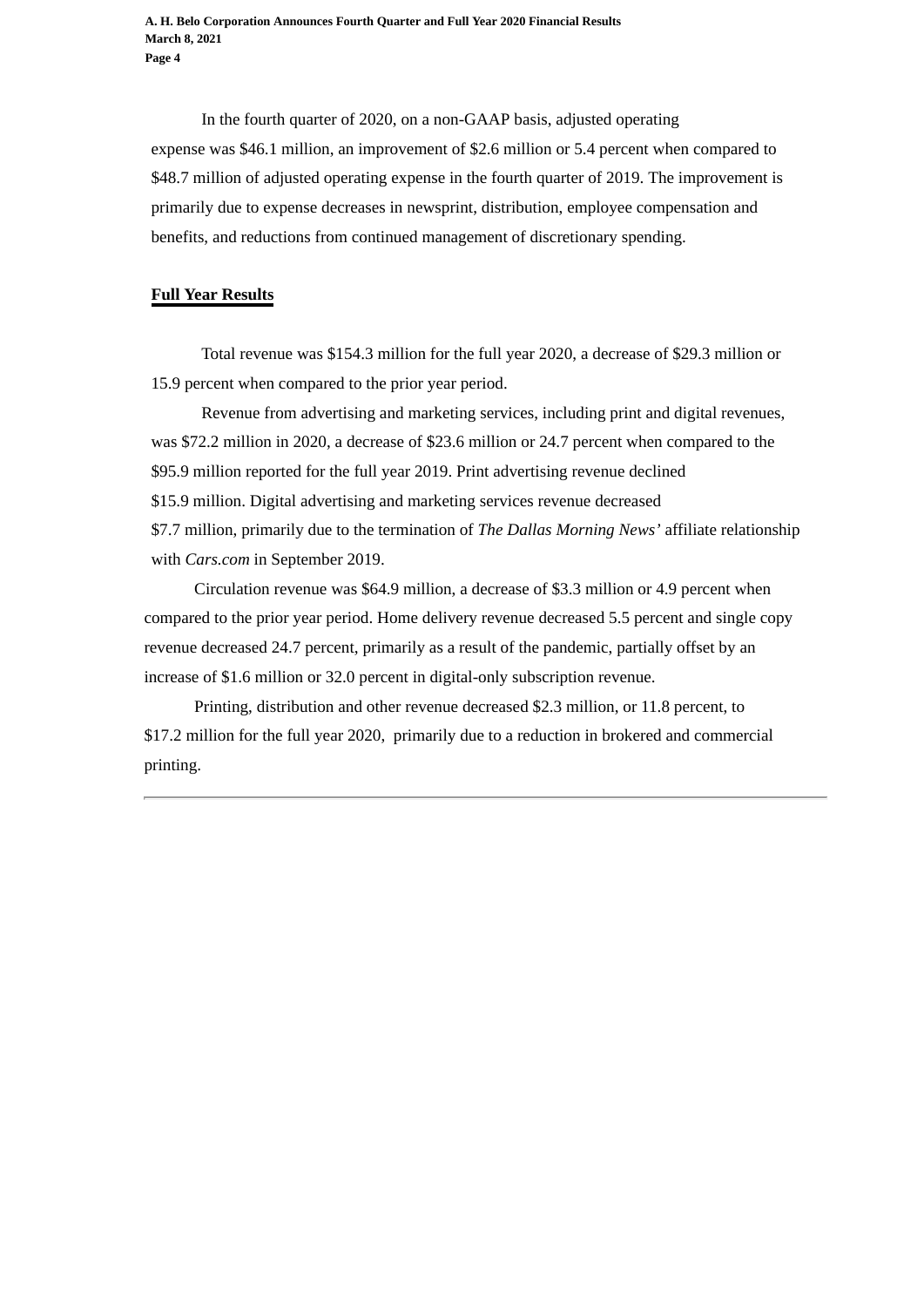Total consolidated operating expense for the full year 2020, on a GAAP basis, was \$169.9 million, an improvement of \$4.2 million or 2.4 percent compared to full year 2019. Excluding the 2019 gain of \$25.9 million from the real estate sale, operating expense improved \$30.1 million or 15.0 percent. The improvement is primarily due to expense decreases of \$8.4 million in employee compensation and benefits, \$6.4 million in newsprint, ink and other supplies, \$6.3 million in outside services, \$2.0 million in depreciation, \$1.4 million in distribution, \$1.2 million in advertising and promotion, and \$0.9 million in travel and entertainment.

For the full year 2020, on a non-GAAP basis, adjusted operating expense was \$170.6 million, an improvement of \$26.6 million or 13.5 percent when compared to \$197.2 million of adjusted operating expense reported for full year 2019. The improvement is primarily due to expense decreases in employee compensation and benefits, newsprint, distribution, and reductions from continued management of discretionary spending including additional measures the Company has taken this year in order to mitigate the financial impact of the pandemic.

As of December 31, 2020, the Company had 743 employees, a decrease of 87 or 10.5 percent when compared to the prior year period. Cash and cash equivalents were \$42.0 million and the Company had no debt.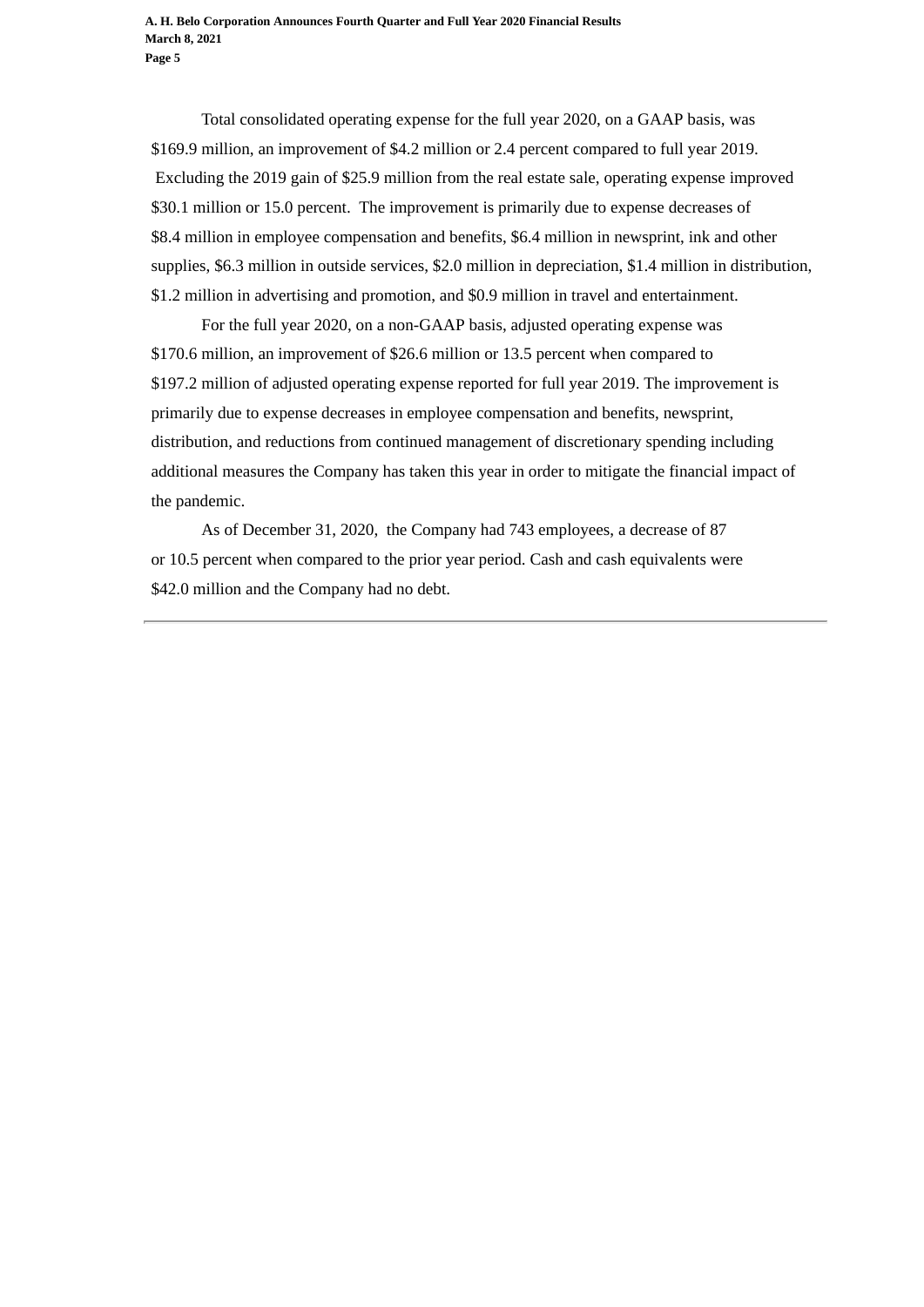#### **Non-GAAP Financial Measures**

Reconciliations of operating income (loss) to adjusted operating income (loss), total net operating revenue to adjusted operating revenue, and total operating costs and expense to adjusted operating expense are included in the exhibits to this release.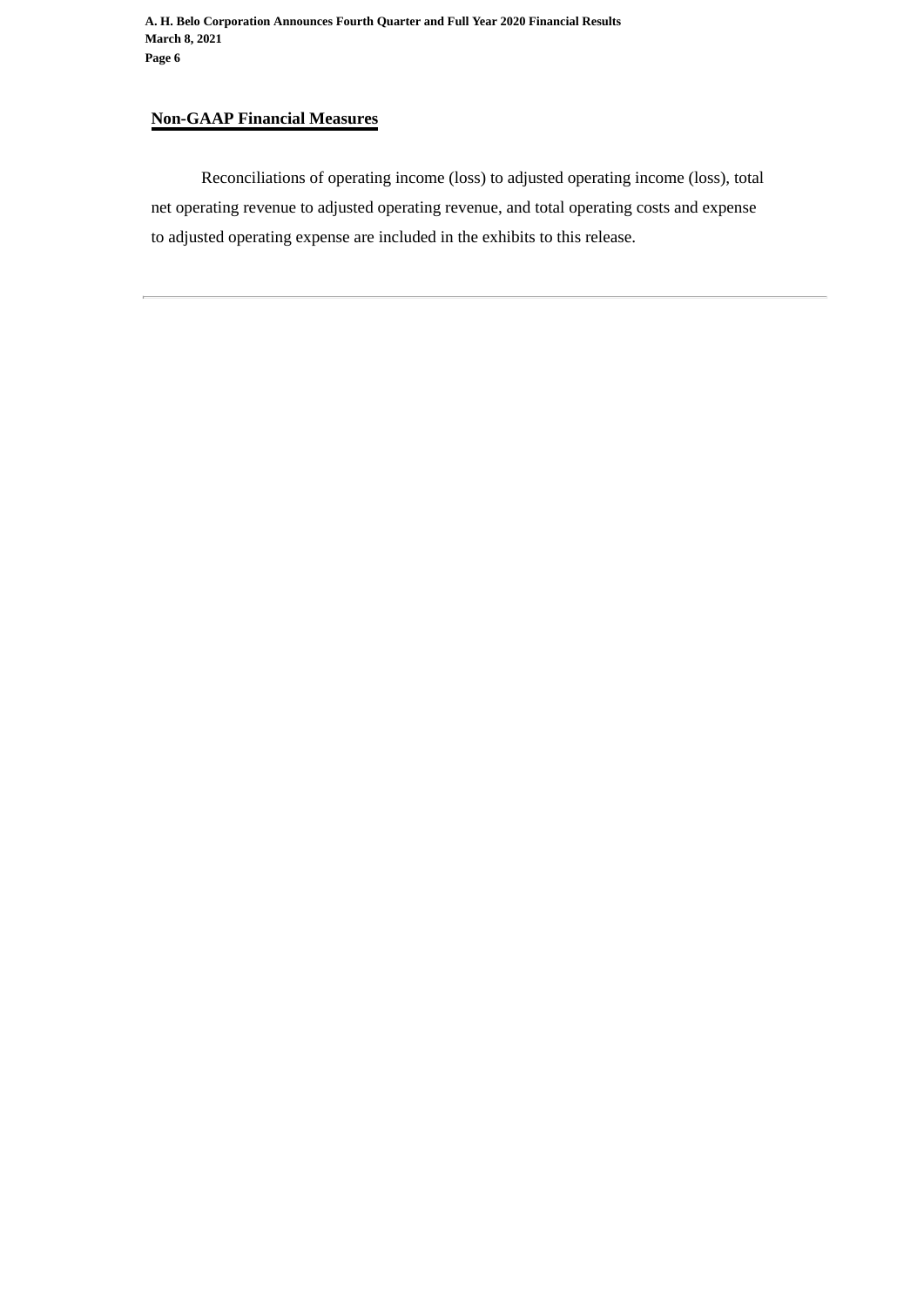#### **Financial Results Conference Call**

A. H. Belo Corporation will conduct a conference call on Tuesday, March 9, 2021, at 9:00 a.m. CST to discuss financial results. The conference call will be available via webcast by accessing the Company's website at www.ahbelo.com/invest. An archive of the webcast will be available at www.ahbelo.com in the Investor Relations section.

To access the listen-only conference call, dial 1-844-291-5490 and enter the following access code when prompted: 5801403. A replay line will be available at 1-866-207-1041 from 12:00 p.m. CST on March 9, 2021 until 11:59 p.m. CDT on March 15, 2021. The access code for the replay is 3114516.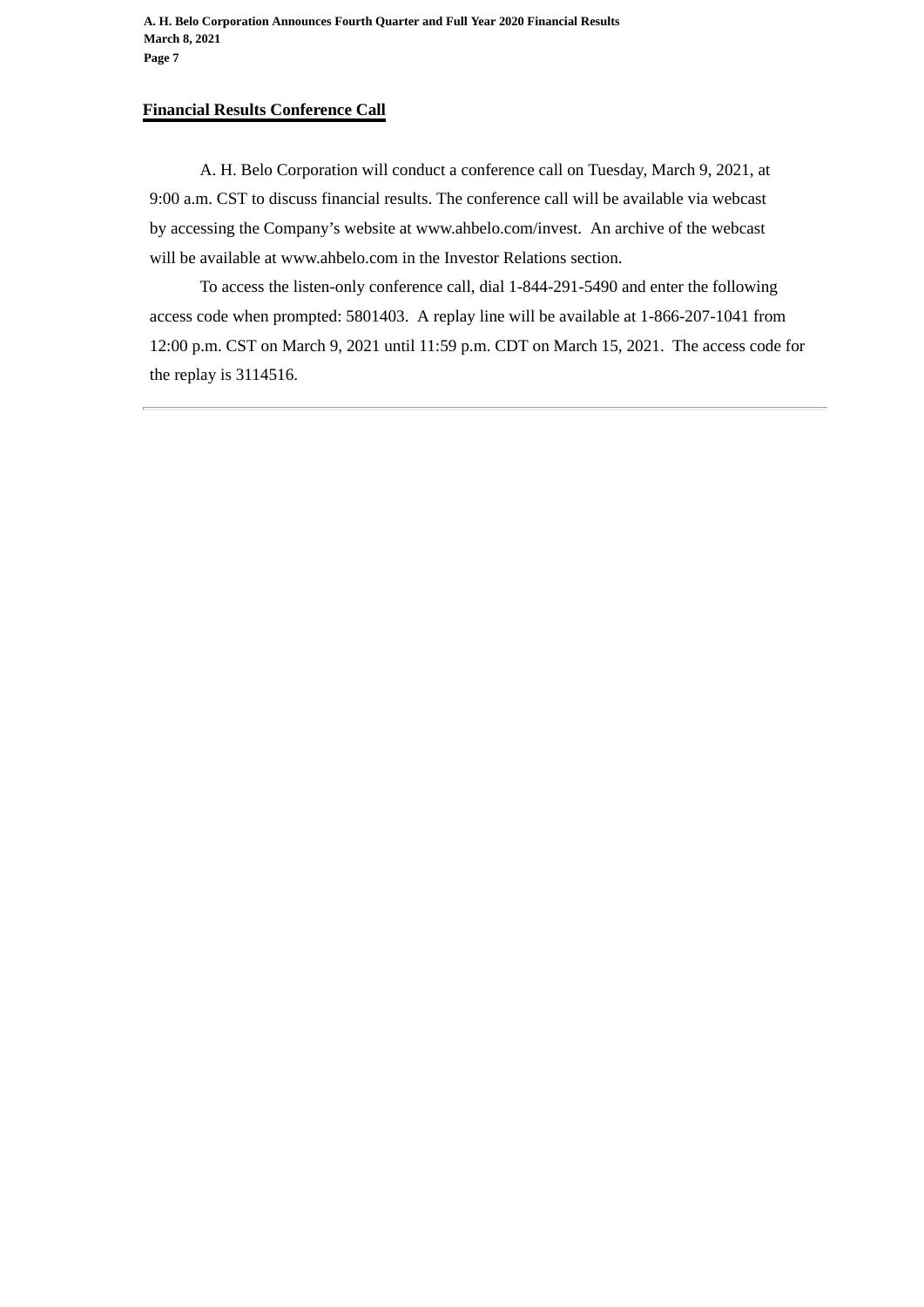#### **About A. H. Belo Corporation**

A. H. Belo Corporation is the leading local news and information publishing company in Texas. The Company has a growing presence in emerging media and digital marketing, and maintains capabilities related to commercial printing, distribution and direct mail. A. H. Belo delivers news and information in innovative ways to a broad range of audiences with diverse interests and lifestyles. For additional information, visit www.ahbelo.com or email invest@ahbelo.com.

*Statements in this communication concerning A. H. Belo Corporation's business outlook or future economic performance, revenues, expenses, and other financial and non-financial items that are not historical facts, including statements of the Company's expectations relating to its plans to regain NYSE compliance, are "forward-looking statements" as the term is defined under applicable federal securities laws. Forward-looking statements are subject to risks, uncertainties and other factors that could cause actual results to differ materially from those statements. Such risks, trends and uncertainties are, in most instances, beyond the Company's control, and include changes in advertising demand and other economic conditions; consumers' tastes; newsprint prices; program costs; labor relations; cybersecurity incidents; technological obsolescence; and the current and future impacts of the COVID-19 public health crisis. Among other risks, there can be no guarantee that the board of directors will approve a quarterly dividend in future quarters; as well as other risks described in the Company's Annual Report on Form 10-K and in the Company's other public disclosures and filings with the Securities and Exchange Commission. Forward-looking statements, which are as of the date of this filing, are not updated to reflect events or circumstances after the date of the statement.*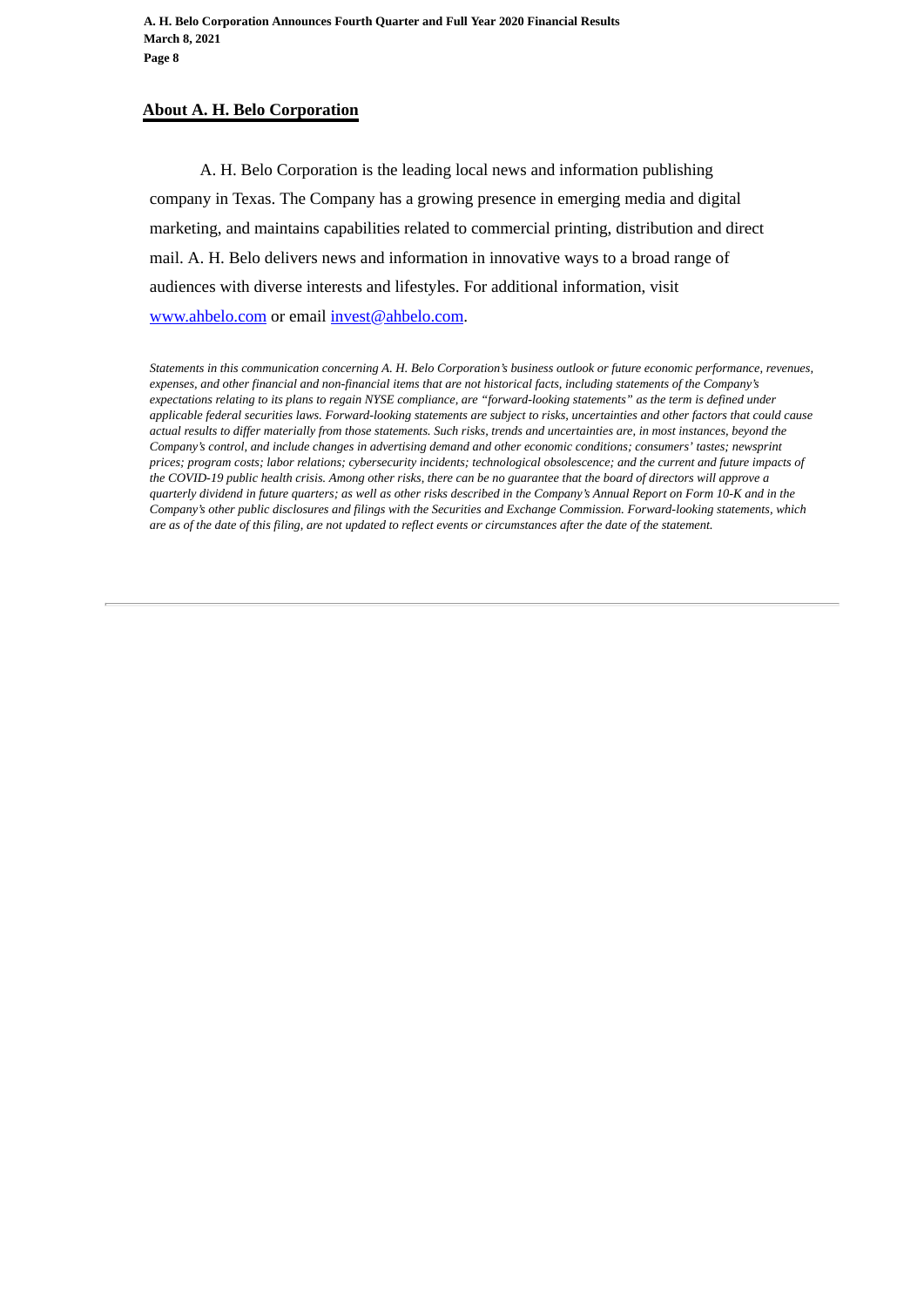#### **A. H. Belo Corporation and Subsidiaries**

**Consolidated Statements of Operations**

|                                                                 |      | Three Months Ended December 31, |              | <b>Years Ended December 31,</b> |              |  |            |  |
|-----------------------------------------------------------------|------|---------------------------------|--------------|---------------------------------|--------------|--|------------|--|
| In thousands, except share and per share<br>amounts (unaudited) | 2020 |                                 | 2019         |                                 | 2020         |  | 2019       |  |
| <b>Net Operating Revenue:</b>                                   |      |                                 |              |                                 |              |  |            |  |
| Advertising and marketing                                       |      |                                 |              |                                 |              |  |            |  |
| services                                                        | \$   | 19,822 \$                       | 24,899 \$    |                                 | 72,214 \$    |  | 95,856     |  |
| Circulation                                                     |      | 16,687                          | 17,165       |                                 | 64,935       |  | 68,260     |  |
| Printing, distribution and other                                |      | 4,290                           | 4,738        |                                 | 17,150       |  | 19,447     |  |
| Total net operating revenue                                     |      | 40,799                          | 46,802       |                                 | 154,299      |  | 183,563    |  |
| <b>Operating Costs and Expense:</b>                             |      |                                 |              |                                 |              |  |            |  |
| Employee compensation and                                       |      |                                 |              |                                 |              |  |            |  |
| benefits                                                        |      | 19,260                          | 19,678       |                                 | 71,772       |  | 80,134     |  |
| Other production, distribution                                  |      |                                 |              |                                 |              |  |            |  |
| and operating costs                                             |      | 21,050                          | 23,473       |                                 | 80,008       |  | 90,673     |  |
| Newsprint, ink and other                                        |      |                                 |              |                                 |              |  |            |  |
| supplies                                                        |      | 2,150                           | 3,829        |                                 | 10,168       |  | 16,570     |  |
| Depreciation                                                    |      | 1,696                           | 1,975        |                                 | 7,016        |  | 8,983      |  |
| Amortization                                                    |      | 64                              | 139          |                                 | 255          |  | 495        |  |
| (Gain) loss on sale/disposal of                                 |      |                                 |              |                                 |              |  |            |  |
| assets, net                                                     |      | 34                              | 6            |                                 | 90           |  | (24, 540)  |  |
| Asset impairments                                               |      | 563                             | 116          |                                 | 563          |  | 1,709      |  |
| Total operating costs and                                       |      |                                 |              |                                 |              |  |            |  |
| expense                                                         |      | 44,817                          | 49,216       |                                 | 169,872      |  | 174,024    |  |
| Operating income (loss)                                         |      | (4,018)                         | (2, 414)     |                                 | (15, 573)    |  | 9,539      |  |
| Other income, net                                               |      | 2,236                           | 1,046        |                                 | 7,014        |  | 4,169      |  |
| <b>Income (Loss) Before Income</b>                              |      |                                 |              |                                 |              |  |            |  |
| <b>Taxes</b>                                                    |      | (1,782)                         | (1,368)      |                                 | (8,559)      |  | 13,708     |  |
| Income tax provision (benefit)                                  |      | (43)                            | (272)        |                                 | (1,687)      |  | 4,416      |  |
| <b>Net Income (Loss)</b>                                        | \$   | $(1,739)$ \$                    | $(1,096)$ \$ |                                 | $(6,872)$ \$ |  | 9,292      |  |
| <b>Per Share Basis</b>                                          |      |                                 |              |                                 |              |  |            |  |
| Net income (loss)                                               |      |                                 |              |                                 |              |  |            |  |
| Basic and diluted                                               | \$   | $(0.08)$ \$                     | $(0.05)$ \$  |                                 | $(0.32)$ \$  |  | 0.43       |  |
| Number of common shares                                         |      |                                 |              |                                 |              |  |            |  |
| used in the per share                                           |      |                                 |              |                                 |              |  |            |  |
| calculation:                                                    |      |                                 |              |                                 |              |  |            |  |
| Basic and diluted                                               |      | 21,410,423                      | 21,438,953   |                                 | 21,410,423   |  | 21,546,257 |  |
|                                                                 |      |                                 |              |                                 |              |  |            |  |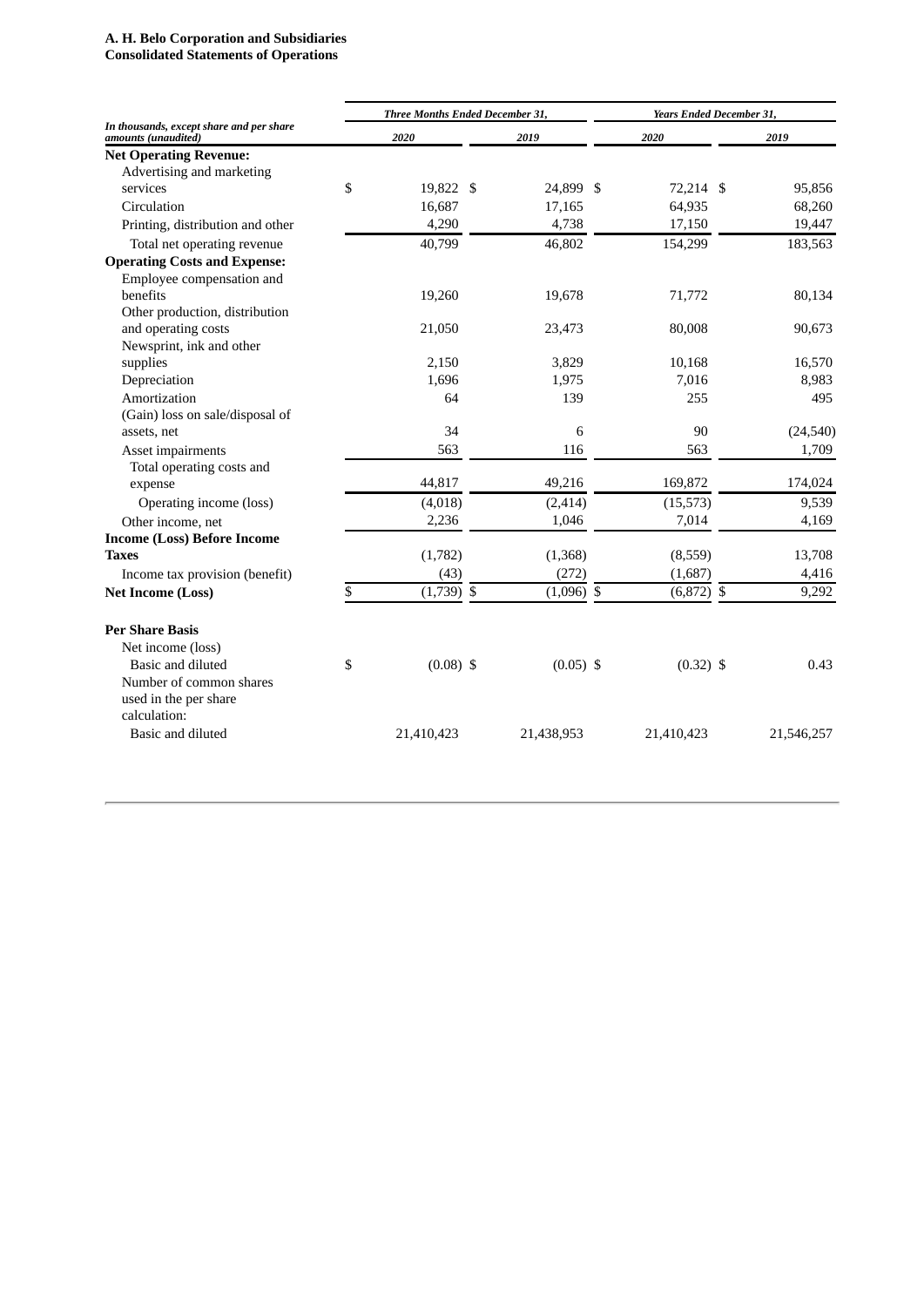#### **A. H. Belo Corporation and Subsidiaries Consolidated Balance Sheets**

|                                                    | December 31. | December 31.             |
|----------------------------------------------------|--------------|--------------------------|
| In thousands (unaudited)                           | 2020         | 2019                     |
| <b>Assets</b>                                      |              |                          |
| Current assets:                                    |              |                          |
| Cash and cash equivalents                          | \$           | 48,626<br>42,015<br>\$   |
| Accounts receivable, net                           |              | 16,562<br>18,441         |
| Notes receivable                                   |              | 22,775                   |
| Other current assets                               |              | 6,754<br>7,737           |
| Total current assets                               |              | 74,804<br>88,106         |
| Property, plant and equipment, net                 |              | 11,959<br>18,453         |
| Operating lease right-of-use assets                |              | 20,406<br>21,371         |
| Intangible assets, net                             |              | 64<br>319                |
| Deferred income taxes, net                         |              | 76<br>50                 |
| Long-term note receivable                          |              | 22,400                   |
| Other assets                                       |              | 2,604<br>3,648           |
| <b>Total assets</b>                                | \$           | 123,215<br>141,045<br>\$ |
| <b>Liabilities and Shareholders' Equity</b>        |              |                          |
| Current liabilities:                               |              |                          |
| Accounts payable                                   | \$           | 7,759<br>\$<br>6,103     |
| Accrued compensation and other current liabilities |              | 10,829<br>13,337         |
| <b>Contract liabilities</b>                        |              | 12,896<br>12,098         |
| Total current liabilities                          |              | 31,538<br>31,484         |
| Long-term pension liabilities                      |              | 23,039<br>18,520         |
| Long-term operating lease liabilities              |              | 21,890<br>23,120         |
| Other liabilities                                  |              | 5,611<br>4,913           |
| <b>Total liabilities</b>                           |              | 76,807<br>83,308         |
| Total shareholders' equity                         |              | 46,408<br>57,737         |
| Total liabilities and shareholders' equity         |              | 123,215<br>141,045<br>\$ |
|                                                    |              |                          |